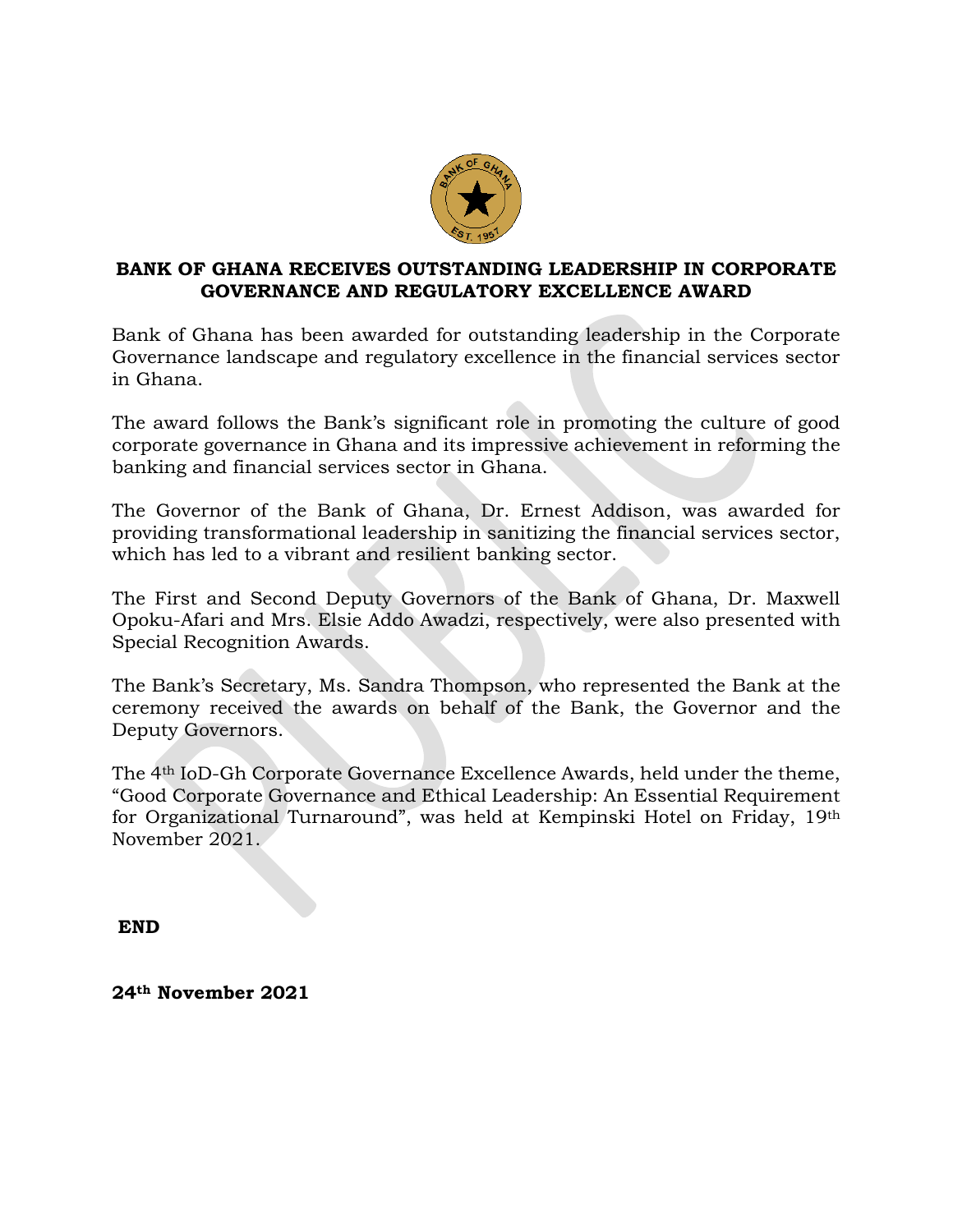

**Pictures from the Awards ceremony**

The Bank's Secretary, Ms. Sandra Thompson, receiving the award on behalf of Bank of Ghana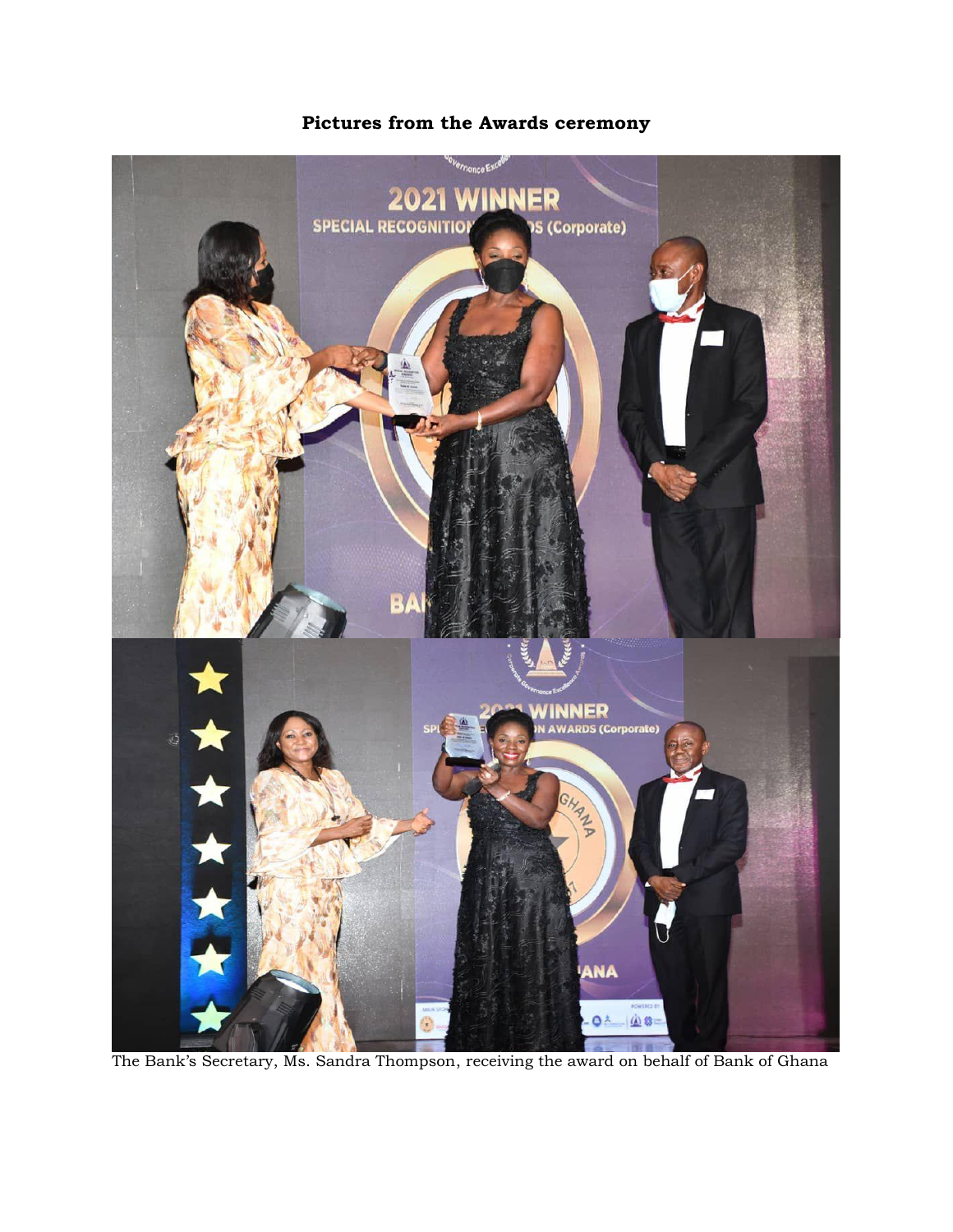

The Bank's Secretary, Ms. Sandra Thompson, received the award on behalf of the Governor, Dr. Ernest Addison



The Bank's Secretary, Ms. Sandra Thompson, receiving the award on behalf of the First Deputy Governor, Dr. Maxwell Opoku-Afari